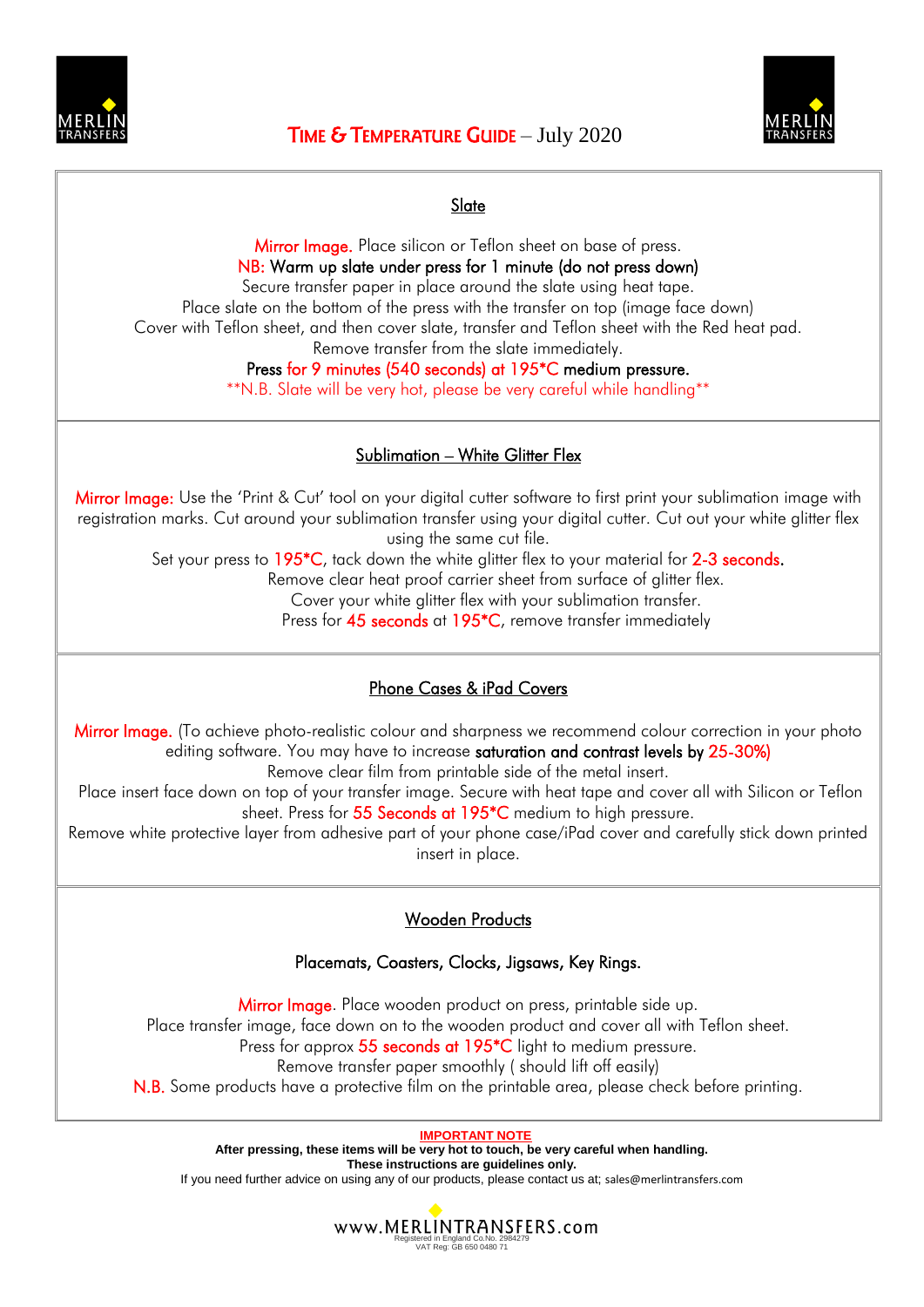



### High Gloss / Satin Aluminium Photo Panels

Mirror Image. Set the press to 185<sup>\*</sup>C (365<sup>\*</sup>F) and 90-100 seconds.

Place a Teflon sheet on the base of the press, place the Aluminium Photo Panel on the base of the press printable side facing up, place your transfer image on (face down) top of the panel and secure with heat tape. Cover all with Teflon sheet, close press. Remove transfer paper immediately after pressing. Leave to cool before attaching your hanging set or easel.

N.B. Photo panels have a protective film over the printable area, please remove before printing.

#### Glass Clocks, Glass Coasters & Glass Chopping Boards

Do Not Mirror Image. Place silicon or Teflon sheet on base of press. Place imaged transfer paper face up on base of press, Place glassware white side, facing down on to transfer sheet and secure using heat tape. Cover with silicon or Teflon sheet for added protection. Press for 4 minutes at 200<sup>\*</sup>C Light/Medium pressure

## Glass Photo Frames

Follow instructions above, but press for  $3$  to 4 minutes at  $200^*C$  light pressure (NB: This may vary depending on your heat press) Cover with Teflon sheet then cover all with silicone pad (see Accessories). Remove from press and leave to cool coated side up to avoid damage.

#### Fridge Magnets & Christmas Decorations

Mirror image. Place heat pad on base of press. Place printed transfer sheet on pad, image side up. Lay ceramic onto imaged transfer paper. Cover with plain white paper / Teflon sheet. Press for 4 minutes at 200\*C light pressure

**IMPORTANT NOTE**  After pressing, these items will be very hot to touch, be very careful when handling. **These instructions are guidelines only.**  If you need further advice on using any of our products, please contact us at; sales@merlintransfers.com